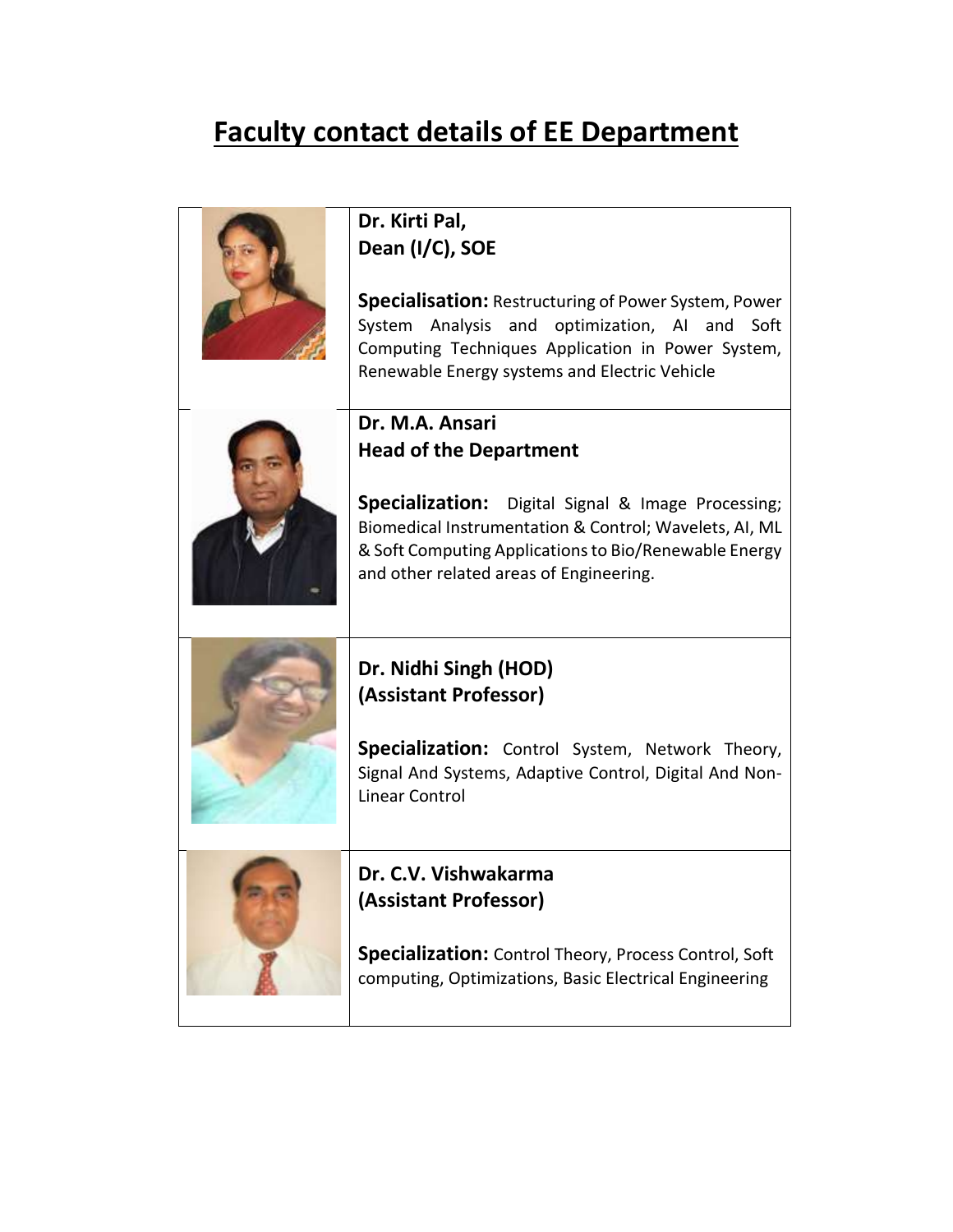| Dr. Omveer Singh<br>(Assistant Professor)<br>Specialization: Power Systems, Renewable Energy<br>Sources, Electric Vehicles, Artificial Intelligence, etc. |
|-----------------------------------------------------------------------------------------------------------------------------------------------------------|
| Dr. Vinay Rana<br>(Faculty On Contract)<br>Specialization: Power Electronics, Power System,<br>FACTS, Electric Drives,                                    |
| Dr. Prashant Mani Tripathi<br>(Faculty On Contract)<br><b>Specialization:</b> Power System, Renewable Energy                                              |
| Dr. Ashish Agrawal<br>(Faculty On Contract)<br>Specialization: Signal and Image Processing, Brain<br>Mapping, Artificial Intelligence, Embedded System    |
| Dr. Shradha Singh Parihar<br>(Faculty On Contract)<br>Specialization: Power System, Machines                                                              |